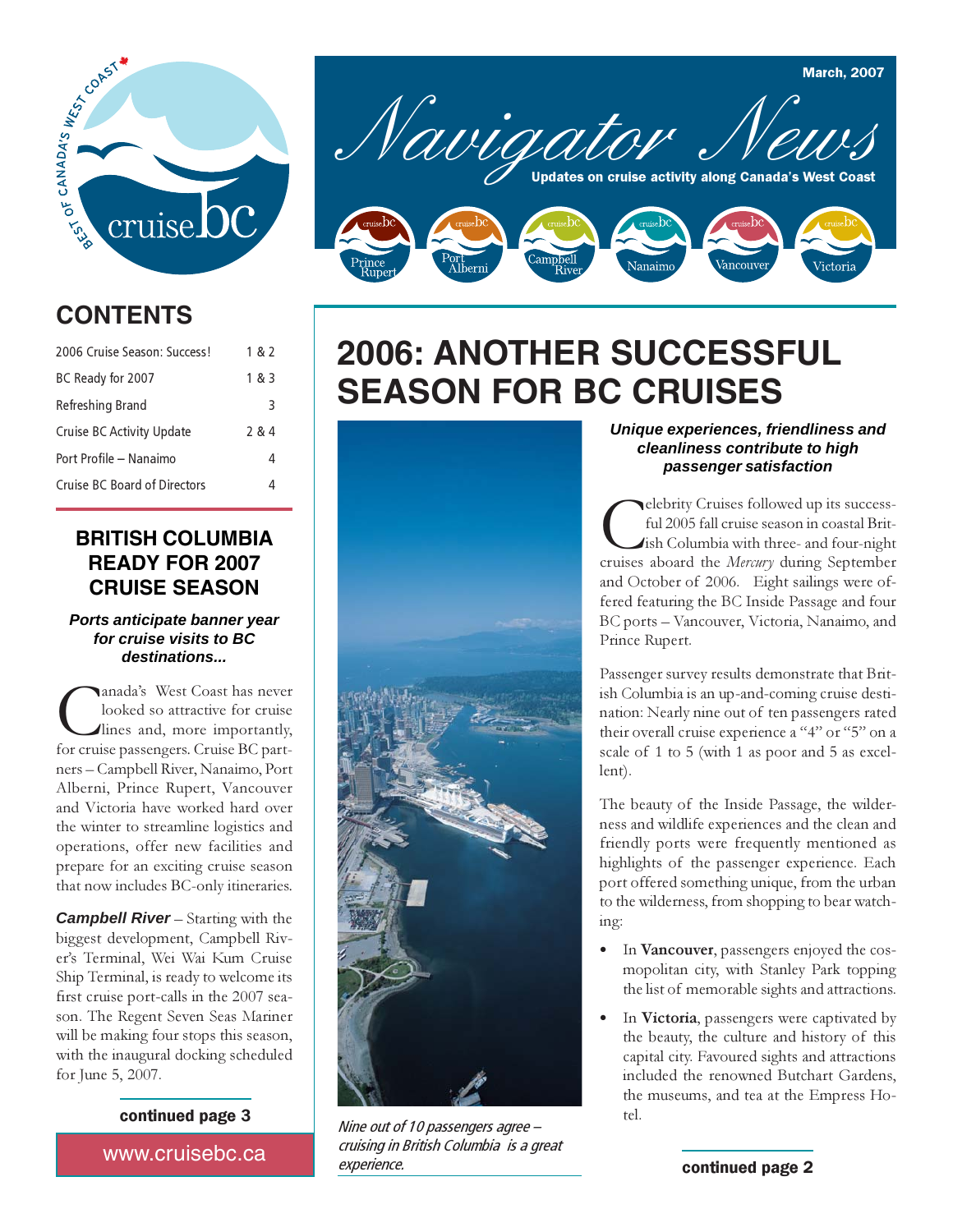## **CRUISE BC – ACTIVITY UPDATE**

Truise BC has worked hard over the past year to continue building the momentum that defined our initial years of operation. While 2006 was a fanpast year to continue building the momentum that defined our initial tastic year for cruise lines visiting Canada's West Coast, behind the scenes work on marketing, communications and research were the cornerstone of preparation that allowed us to work seamlessly with cruise line representatives. And we expect an even more successful 2007 as Cruise BC partners work even closer together.

Checklist of activities:

 In a unique partnership that was very successful on a number of levels, Cruise BC partnered with Celebrity Cruise Lines and Tourism BC to generate bookings on Celebrity's Mercury vessel during the 2006 fall season to BC ports in September and October. Not only did the initiative provide an opportunity to market to consumers and travel agents but also to develop a key relationship with one of the most active cruise lines on the West Coast.

A total of eight three and four-day sailings of the Mercury to BC destinations were offered between September 15<sup>th</sup> and October 9<sup>th</sup>. Starting in Seattle, BC ports of call included Victoria, Nanaimo, Prince Rupert, Vancouver and cruising BC's Inside Passage. Direct marketing and consumer advertising results were impressive and average occupancy was above 95% for all sailings.

Conducting research has always been a strong component of Cruise BC's mandate and 2006 was no different.

 Building on an Economic Impact model developed especially for Cruise BC, the association was able to determine that the 2006 cruise season in BC contributed more than \$1.3 billion to the BC economy and almost \$100 million in direct and indirect taxes. Impor-

continued page 4



# **PASSENGER SURVEY (CONT'D)**

- Passengers enjoyed the warm welcome they received in Nanaimo from the Royal Canadian Mounted Police, the shopkeepers and the townsfolk lining the dock for the Mercury's morning arrival. Passengers took in the numerous tours and sightseeing opportunities extending from Nanaimo to the heartland of Vancouver Island.
- Prince Rupert, BC's northern-most port of call, offered unexpected beauty and wilderness to passengers experiencing this Northern British Columbia gem for the first time. Passengers said the scenery, tours, and attractions were unforgettable.

Most BC cruise passengers in 2006 were from the U.S., with the western United States producing 85% of all passengers. Washington State was the largest source of passengers, with 52% of the total. California (12%) and Oregon (11%) were also good producers. The other regions of the U.S. produced only 7% of all passengers. Canadians also made up 7% of the total passenger volume.

The profile of BC cruise passengers shows that they were experienced cruisers, with

62% having taken at least one cruise in the past, highly educated and affluent, with an average household income of \$78,000 USD. The average age of passengers was 53 years.

"The BC cruise product has proved popular again among Celebrity Cruises passengers. BC ports are providing unique, high quality experiences for passengers and gaining more and more experience accommodating large cruise ships. We will use this passenger research at Cruise BC to continue to support development of cruises featuring British Columbia and to assist BC ports in understanding this cruise market. We have made steady progress toward our goal of building a BC-based world class cruise destination. However, we still have much work to do in building additional market demand and destination capacity. This research will guide us in our efforts." said Greg Wirtz, Chair of Cruise BC and Manager, Trade Development, Cruise for Vancouver Port Authority.

Celebrity Cruises will continue to offer British Columbia cruises aboard the Mercury, increasing from eight sailings to twelve sailings for fall 2007.

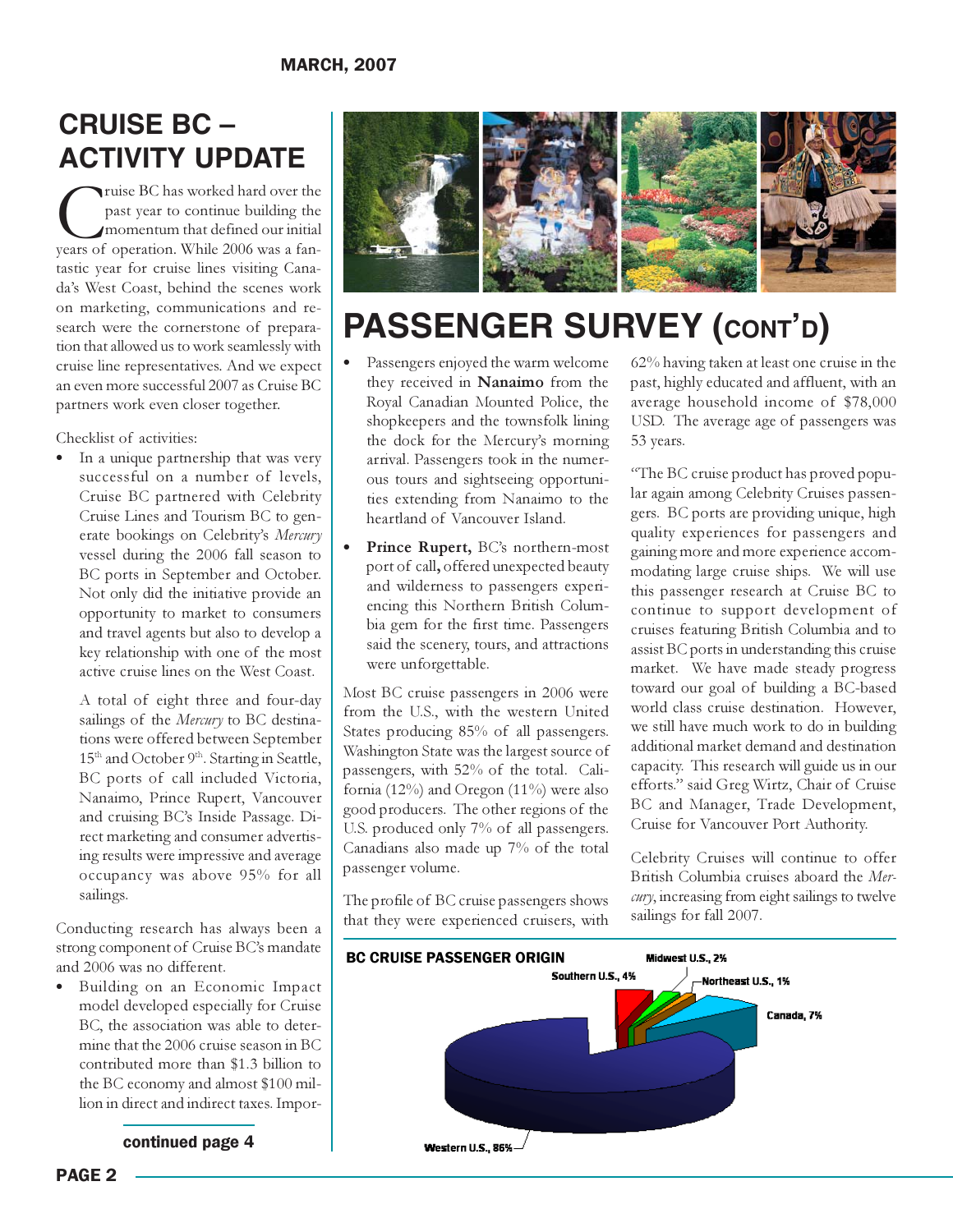# **2007 CRUISE SEASON (CONT'D)**

"Passengers will be greeted in traditional Wei Wai Kum manner," said Campbell River Indian Band Economic Development Officer Jodee Dick. "Passengers will embark at a traditional First Nations Themed Village showcasing art, crafts, souvenirs and traditional foods."

Dick goes on to describe the wide variety of attractive shore packages, all available through "As Wild as You Like Adventures", the one window booking agent for shore excursions in Campbell River. As Wild as You Like can provide capacity of over 1,000 seats for a four-hour port call; over 2,250 seats for a six-hour call and over 3,100 seats for an eight-hour call.

*Vancouver* – The Port of Vancouver continues to offer cruise passengers more ships and departures dates to choose from than any other port. The Port will welcome 33 ships in 2007 at its two cruise terminals, Canada Place and Ballantyne. With the U.S. Direct Program now in its third year of operation, Vancouver reps anticipate more passengers will opt for the quicker and easier transfers between Vancouver Airport and their cruise ship.

*Victoria* – Victoria continues to be a leading cruise ship service centre. This is evidenced by the five large cruise ships that will be going into local area dry-docks, and the 14 pocket cruise ships scheduled to visit the spectacular Inner Harbour. The Greater Victoria Harbour Authority is anticipating an estimated 324,000 visitors on 20 different cruise ships making 163 calls to the Ogden Point Terminal during the season.

*Prince Rupert* – Prince Rupert Port Authority is projecting more than a 75% jump in cruise passengers and nearly 50% in cruise ship calls in 2007. Not only are new ships scheduled to make port calls on more days, the average length of their visit will be longer. "In 2007, ships will be calling consistently on two days a week compared to one day last year," noted Vice President Business Development Shaun Stevenson. "The average time in port will increase to



The new Wei Wai Kum Cruise Ship Terminal in Campbell River.

nearly eight hours – some ships, such as Royal Caribbean's Vision of the Seas, are planning 10-hour visits."

*Nanaimo* – The Port of Nanaimo continues to be an attractive destination for cruise ships travelling Canada's Inside Passage. Increases seen in the past few years will continue in 2007 including (as noted in our profile of Nanaimo on Page 4) 15 sailings.

**Port Alberni** – Although Port Alberni has yet to be included as a regular port of call for cruise ships, the community is benefitting directly from the Port of Nanaimo's success. During the last season, one of the most popular shore excursions for cruise visitors to Nanaimo was Port

Alberni's McLean Mill National Historic Site and the Alberni Pacific Steam Train ride. The popular steam train ride and steam-powered heritage sawmill hosted seven shore excursions last year and that total will climb to 14 for the upcoming year.

## **REFRESHING UPDATE TO CRUISE BC BRAND**

#### *New Pavilion at Seatrade the latest initiative in evolution of Cruise BC*

**B**reathtaking scenery and diver-<br>large part in the theme of this year's<br>newly updated West Coast Pavilion at the sity of shore product play a large part in the theme of this year's Seatrade Convention in Miami this March. "Cruise BC continually finds fresh and exciting ways to communicate the attractiveness of British Columbia as a cruise destination," said Cruise BC Communications Chair Doug Peterson. "Canada's West Coast is unique and we are proud to be able to demonstrate this at a venue such as Seatrade. And recognizing that cruise representatives want substance as well as looks, this year's Pavilion provides greater detail on tourism opportunities and port logistics."

While a refresh of the brand may be the first noticeable difference to the Pavilion, visitors will also be pleased to find more in-depth information available about the six destinations that make up Cruise BC – Vancouver, Victoria, Nanaimo, Prince Rupert, Campbell River and Port Alberni.

When visiting Cruise BC representatives at Seatrade (Booth 329 in the Destination Section), be sure to request an updated Port Profiler, containing detailed information on each destination.